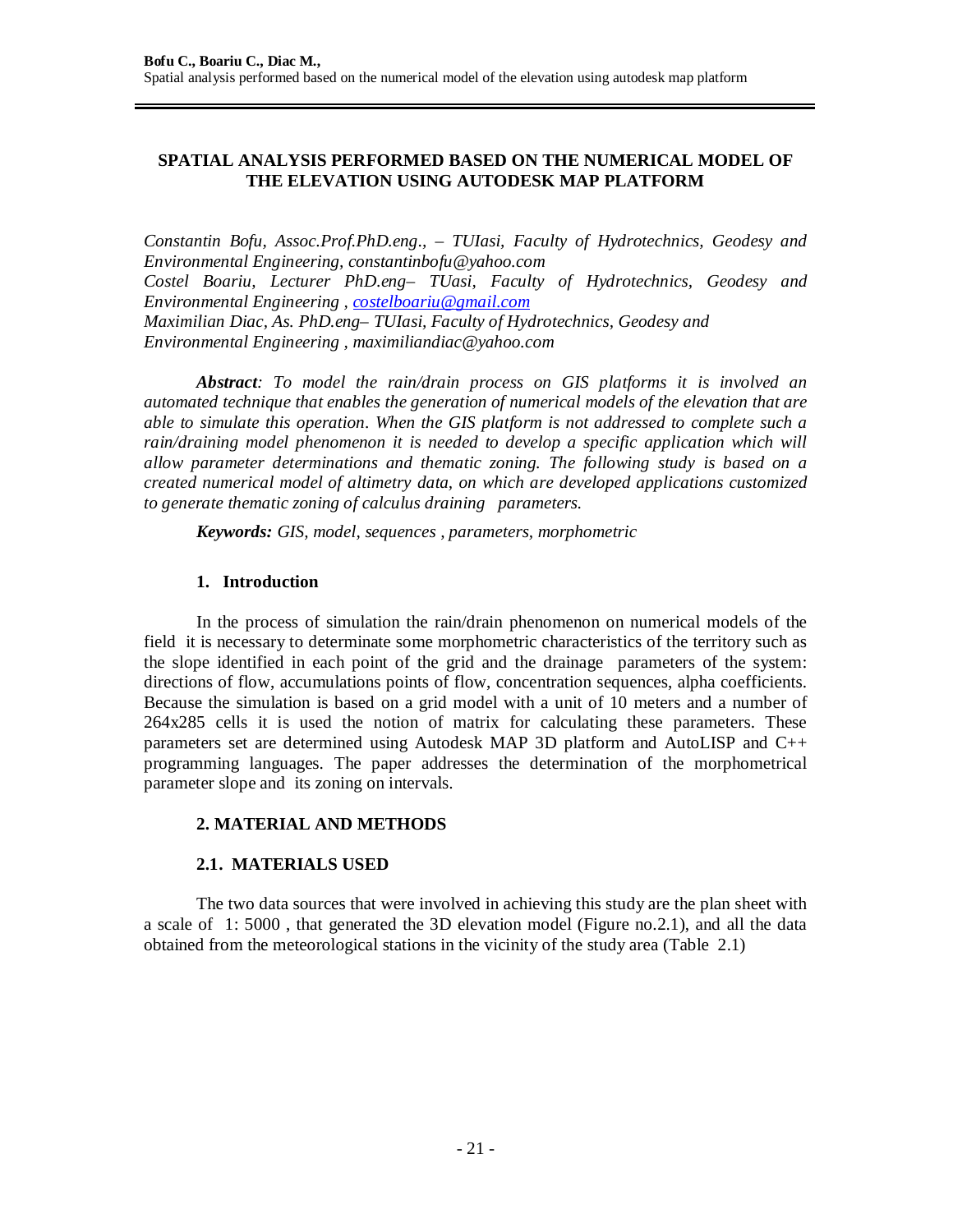

Figure 2.1 Attribute and graphic data a) Matrix of slopes b) Digital model of the terrain [1]

#### **2.2. WORKING METHOD**

*Realizarea aplicaiei pentru determinarea pantelor* 

To determinate the slope in each point of the grid there was used the gradient of an area expression , formula which has the following form [1]:

$$
g = (g_x, g_y, g_z) = \overline{V}\left\{z - Z(x, y)\right\} = \left\{-\frac{dZ}{dx}, -\frac{dZ}{dy}, 1\right\}
$$

For a matrix of dimensions  $(i^* j)$  there are:

$$
g_{xij} = -\frac{Z_{i+1,j} - Z_{i-1,j}}{2d}
$$
;  $g_{yij} = -\frac{Z_{i,j+1} - Z_{i,j-1}}{2d}$   
 $g_{zij} = -1$ .

unde: Z - the level of points;

d - the dimension of the grid side or of the diagonal.

Using the geometric equation of the gradient it is determined the slope value in each point (i,j):

$$
P_{i,j} = \sqrt{g_x^2 + g_y^2}
$$

The following 111 lines described below represent the written program in  $C_{++}$ :

- 1. #include <stdlib.h>
- 2. #include <fstream.h>
- 3.  $\#include \langlemath.h \rangle$
- 4. #include <string.h>
- 5. #include <iostream.h>
- 6.  $\#$ include <except.h><br>7.  $\#$ include <iomanip.h
- $\#$ include  $\langle$ iomanip.h $\rangle$
- 8. void scriere(long &x,long &y, double &z,double &p, ofstream &outs)
- 9. {
- 10. const sx=7, sy=8, sz=8, sp=7;
- 11. char bufx[sx], bufy[sy], bufz[sz], bufp[sp],  $\text{If}$ [1]="\n";
- 12. ltoa(x, bufx, 10);
- 13. ltoa(y, bufy, 10);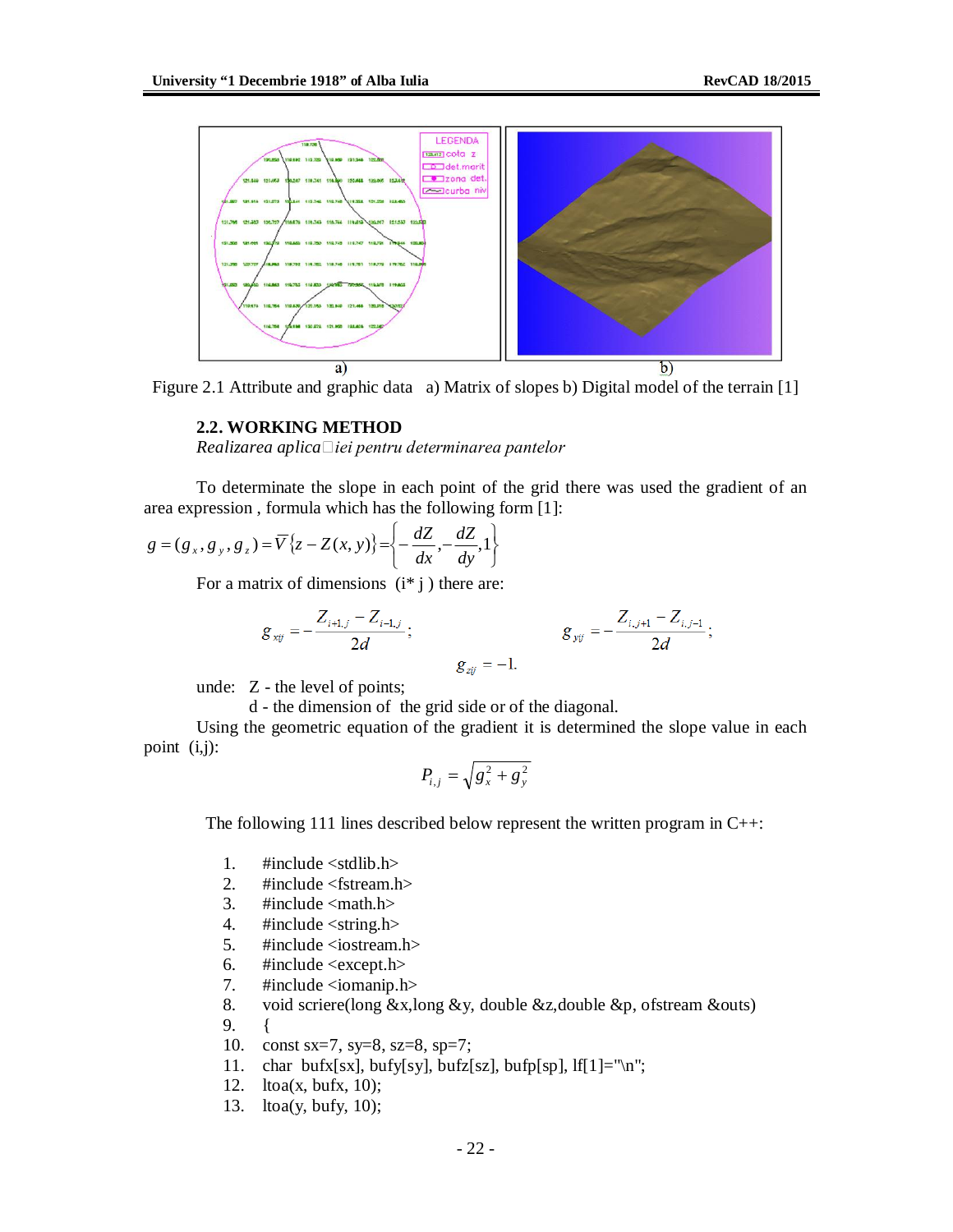- 14. gcvt(z, 8, bufz);
- 15. gcvt(p, 6, bufp);
- 16. cout << bufx << "  $\le$  " << bufy << ios::fixed << setprecision(3) << "  $\le$  < " << < < < |> bufz<<" "<<br/>sbufp<<endl;
- 17. outs.write(bufx,6);
- 18. outs.write(" ",1);
- 19. outs.write(bufy,7);
- 20. outs.write(" ",1);
- 21. outs.write(bufz,7);
- 22. outs.write(" ",1);
- 23. outs.write(bufp,6);
- 24. outs.write(lf,1);
- 25. }
- 26. void citire(double &z, ifstream &ins)
- 27. {
- 28. const bsx = 8, bsy = 9, bsz = 8;
- 29. char bufx[bsx], bufy[bsy], bufz[bsz], c;
- 30. long x,y;
- 31. ins.get(bufx, bsx);
- 32.  $x = \text{atoi}(butx);$
- 33.  $\cot \ll x \ll \text{end}$ ;
- 34. ins.get(bufy, bsy);
- 35.  $y = \text{atoi}(buy);$
- 36. cout  $<< y <<$  endl;
- 37. ins.get(bufz, bsz);
- 38.  $z = \text{atof}(butz)$ ;
- 39. cout  $<< z <<$  endl;
- 40. ins.get $(c)$ ;
- 41. }
- 42. void main()
- 43. {
- 44. ifstream ins("C:\\bc5\\Test\\mncote5000.txt");
- 45. if(!ins)
- 46. {
- 47. cerr << "Nu pot deschide fisierul: mncote5000.txt";
- 48. exit(1);
- 49. }
- 50. of stream outs("C:\\bc5\\Test\\mnpanta.txt",ios::app);
- 51. if(!outs)
- 52. {
- 53. cerr << "Nu pot deschide fisierul: mnpanta.txt ";
- 54. exit(1);
- 55. }
- 56. int i, j, m=265, n=284;
- 57. long x,y;
- 58. double z, Gx, Gy;
- 59. double \*\*tabz, \*\*tabp;
- 60. try {
- 61. tabz = new double  $*$ [m];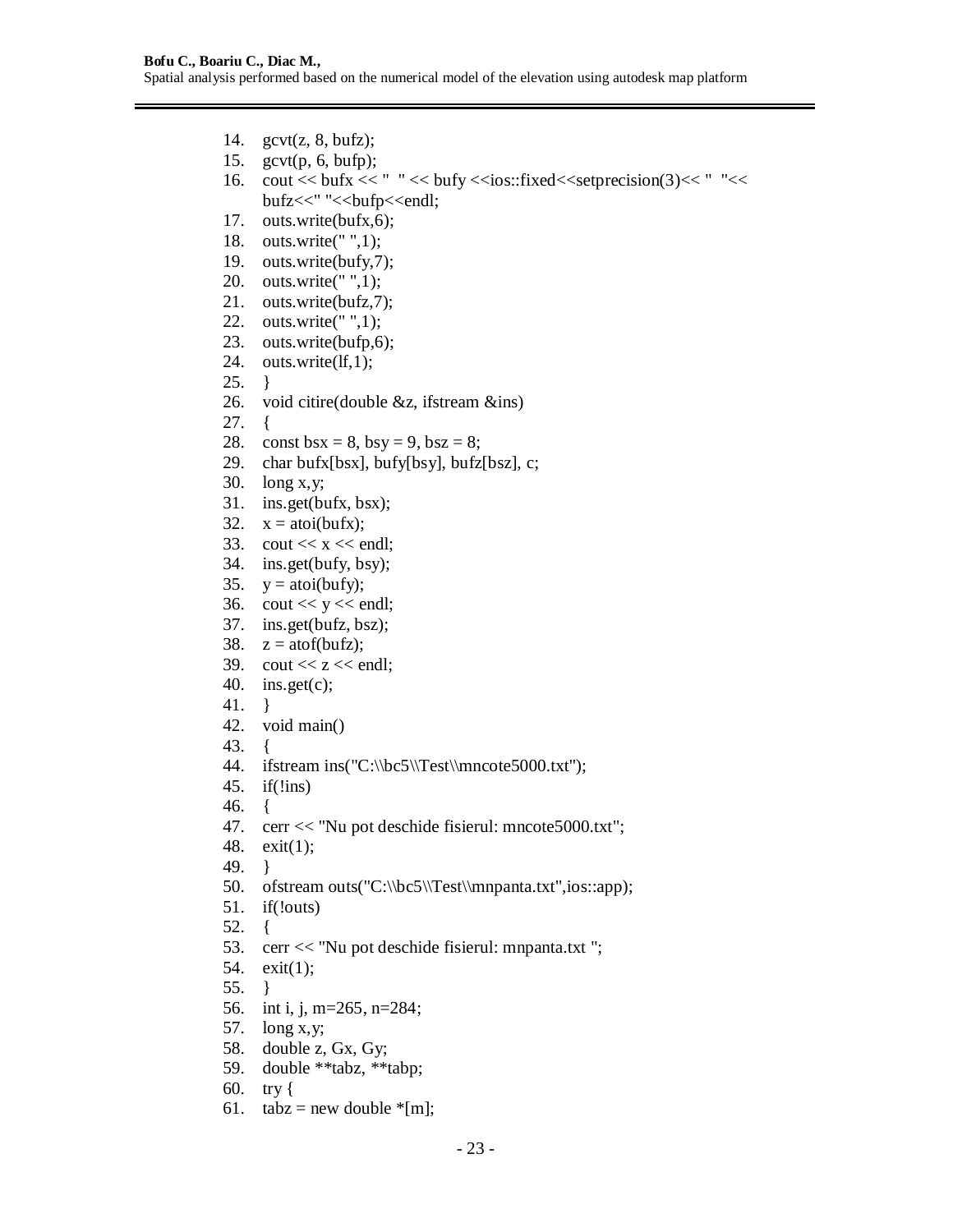```
62. tabp = new double \text{*}[m];
63. for (int j=0; j<m; j++)
64. { tabz[i] = new double [n];65. tabp[j] = new double [n]; }
66. }
67. catch (xalloc)
68. {
69. cout << "NU POT ALOCA. PARASESC!";
70. exit(-1);
71. }
72. for (i=0; i<m; i++)73. for (j=0; j<n; j++)74. {
75. citire(z,ins);
76. tabz[i][j]=z;77. tabp[i][i]=0;78. }
79. for (i=0; i<m; i++)80. for (j=0; j<n; j++)81. {
82. if (i == 0) {Gy=(tabz[0][j]-tabz[1][j]/10;
83. tabp[0][j]=Gy*Gy+tabp[0][j];84. if (i=264) \{Gy=(tabz[263][i]-tabz[264][i])/10;85. tabp[264][j]=Gy*Gy+tabp[264][j];}
86. if (i!=0&(i!=264) {Gy=(tabz[i-1][i]-tabz[i+1][i])/20;87. tabp[i][j]=Gy*Gy+tabp[i][j];}
88. }
89. for (i=0; i<m; i++)90. for (j=0; j < n; j++)91. {
92. if (j == 0) \{Gx = (tabz[i][0]-tabz[i][1])/10;93. tabp[i][0]=Gx*Gx+tabp[i][0];}
94. if (j==283) {Gx=(tabz[i][282]-tabz[i][283])/10;
95. tabp[i][283]=Gx*Gx+tabp[i][283];}
96. if (i!=0&(i!=283) {Gx=(tabz[i][i-1]-tabz[i][i+1])/20;97. tabp[i][j]=Gx*Gx+tabp[i][j];98. }
99. for (i=0; i<m; i++)100. for (j=0; j<n; j++)101. {
102. tabp[i][j]=100*sqrt(tabp[i][j]);103. cout << \tanh[i][j] << " ";
104. }
105. for (y=5210210; y\leq 5212850; y=y+10)106. for (x=544350; x\leq 547180; x=x+10)107. {
108. i=(y-5210210)/10;
109. j=(x-544350)/10;
```
110. scriere $(x, y, tabz[i][j], tabp[i][j],outs);$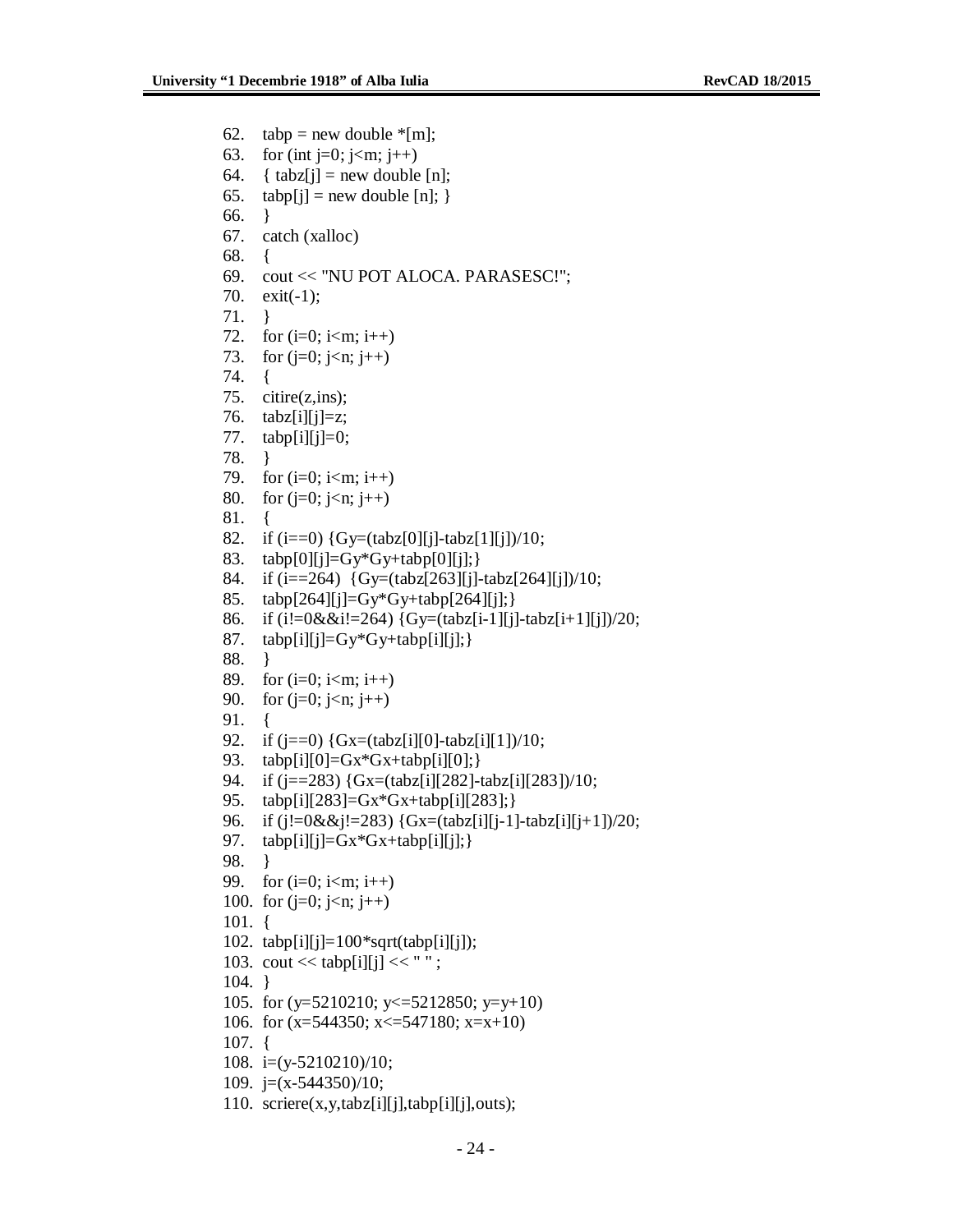111. } 112. for (int i=0; i<m; i++) 113. { delete[] tabz[i]; 114. delete $[]$  tabp $[i];$ 115. delete[] tabz; 116. delete[] tabp; 117. }

All the slope values determined are entered in the matrix file specified "MNPANTA.TXT", containing the x, y values of each point of the grid as well as the slope value attribute of them.

# **3. RESULTS 3.1. The map of the slope values grid for the study area**

The graphic map with the information about the slope (displayed in each point of the grid associated with the numerical model of the field ) was done through a Lisp application, based on the slope matrix "MNPANTA.TXT" (Figure 3.1). The process will be dealt with on another occasion.



Figure 3.1. The map with slope data [1]

# **3.2. The thematic map of the slope dimension intervals**

The thematic map of the studied area, executed on slope dimension intervals, presents the slope types distribution on the terrain in case. The design of the map implied data query from "MPANTA.TXT" file on six slope dimension intervals. (figure 3.2)



Figure 3.2. Thematic map of the study area picturing slope dimension intervals [1]